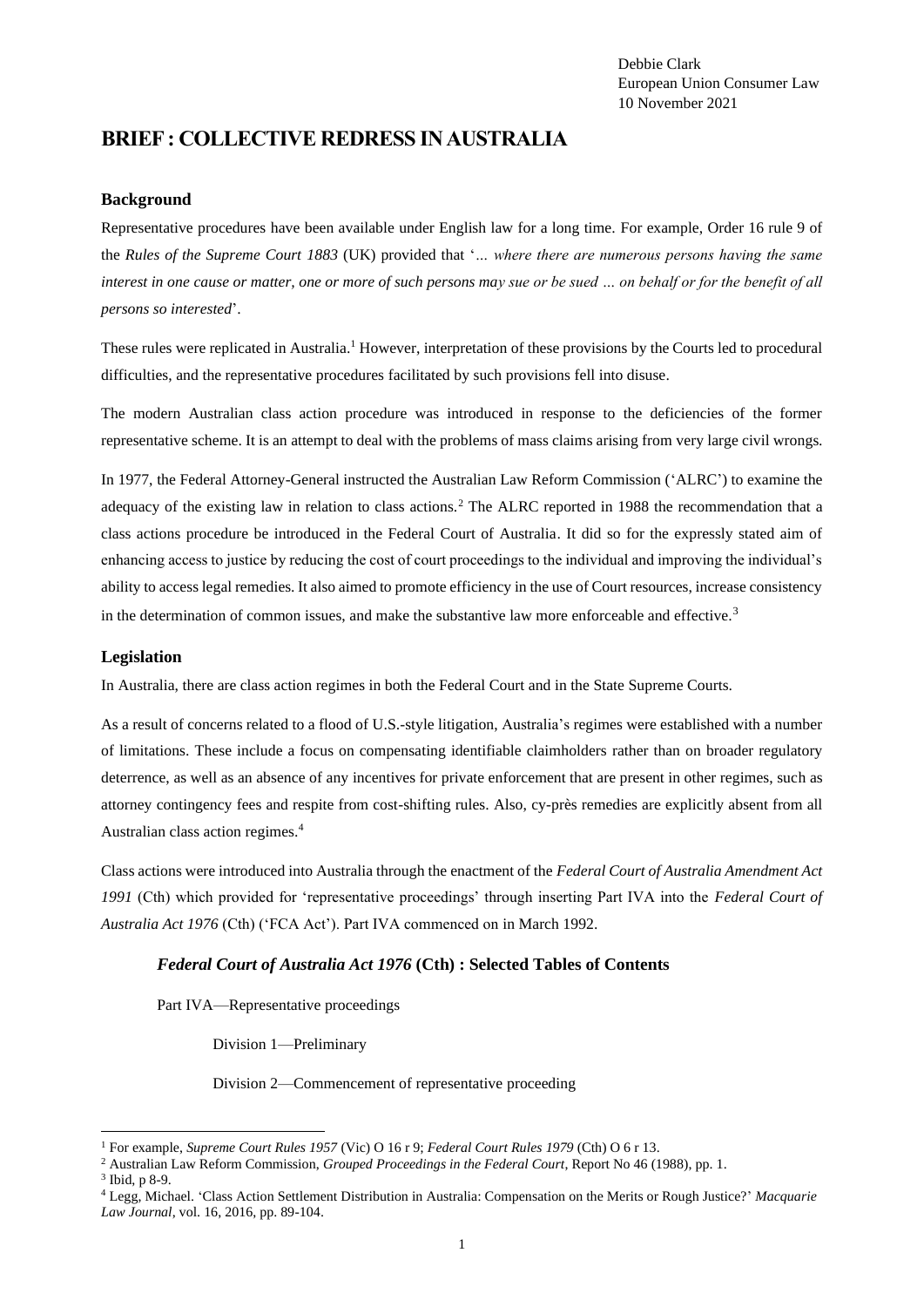Division 3—Notices Division 4—Judgment etc. Division 5—Appeals Division 6—Miscellaneous

Several States have enacted their own Part IVA equivalent regimes that mimic that of the Federal Court, while some of the other States have a different model. However, although several jurisdictions in Australia specifically provide for class action proceedings, they are mainly brought in the Federal Court, Victorian, New South Wales and Queensland Supreme Courts in accordance with the separate legislation constituting those courts. Western Australia is in the process of adopting its own class action regime that is substantially based on the Federal Court Regime.

### **Threshold Requirements**

Part IVA of the *FCA Act* sets out a prescriptive regime containing detailed provisions for the commencement and conduct of class actions. Section 33C of the *FCA Act* sets out the threshold requirements for the commencement of a class action under the regime, namely that (emphasis added):

- (a) there must be claims **by seven or more persons** against the same person;
- (b) the claims must arise out of the **same, similar or related circumstances**; and
- (c) the claims of **all** those persons must give rise to a **substantial common issue of law or fact**.

These threshold requirements have been liberally interpreted by the Courts and as a result are generally not difficult to satisfy. For example, the Full Court of the Federal Court confirmed that when commencing class actions against multiple respondents, there is no requirement for every class member to have a claim against every respondent.<sup>5</sup> All that is required is that seven or more persons (including the class representative) have a claim against the same respondent.

The Australian representative proceedings regime requires the claims of at least seven persons, but generally have tens of thousands. Where one incident results in damage to a quantity of people less than seven, those aggrieved may sue via traditional joinder under Rule 9.02 of the *FCA Act*, or via the same interests representative proceedings rule under Order 18 of the relevant jurisdictional State Supreme Court Act.

### **Who can bring a class action?**

A single class representative, who becomes the applicant in the proceedings, is usually the one who brings a class action. The representative is the one who initiates the procedures on behalf of the entire class, and they must establish standing under Section 33D of the *FCA Act*.

There can be more than one class representative, in which case each becomes an applicant in the same class action. This is common where the threshold criteria are met but there are other differences between groups of class members, which make it appropriate to distinguish between sub-groups (Section 33Q of the *FCA Act*).

Class members are not listed by name in the pleadings and play a largely 'passive' role. However, in certain class actions, particularly in shareholder or investor class actions, respondents often seek to obtain discovery of documents or particulars from sample class members, to assist in assessing issues of liability and quantum.

<sup>5</sup> *Cash Converters International Limited v Gray* [2014] FCAFC 111.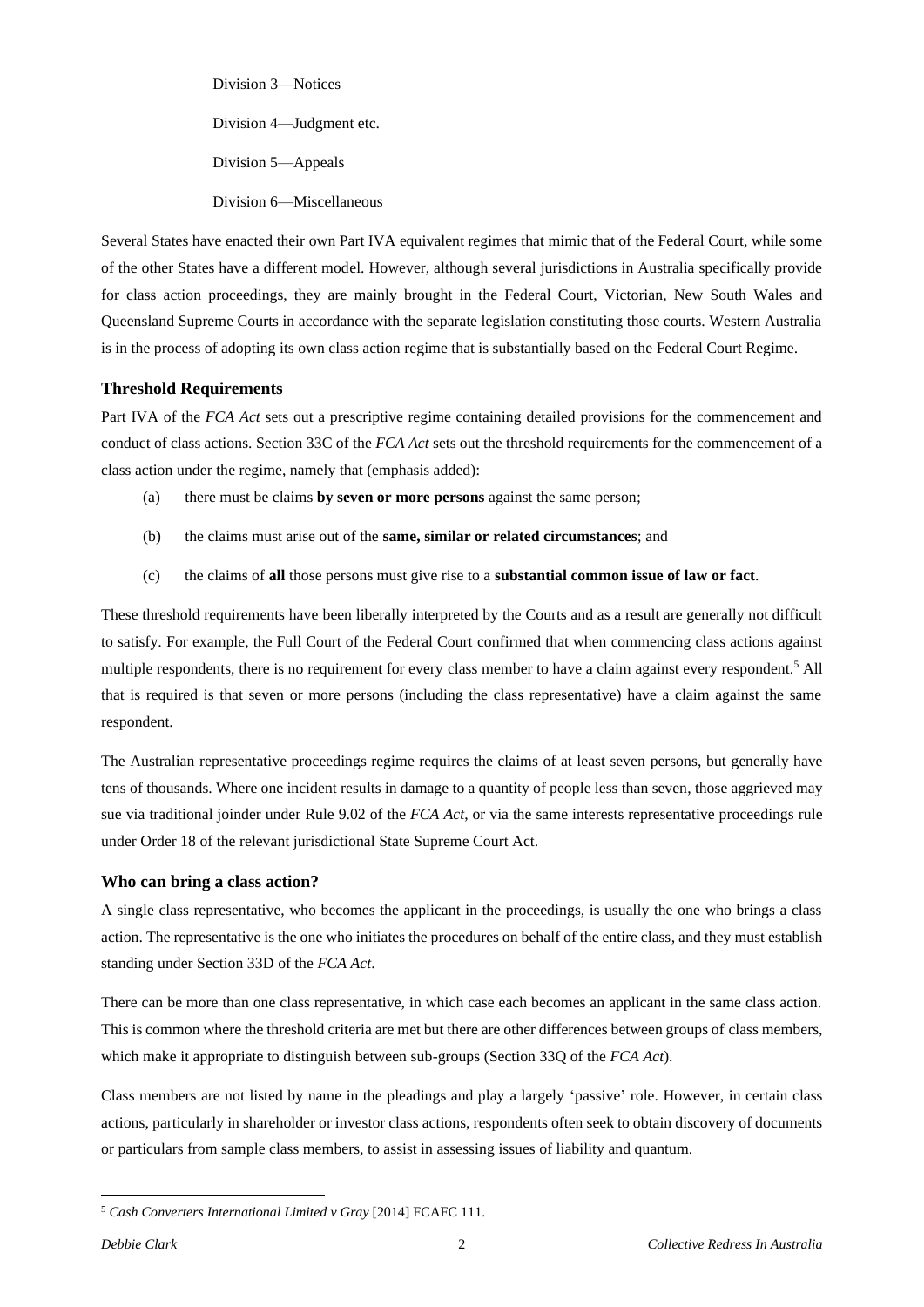### **'Opt-out' Model**

The Australian class action regime employs an 'opt-out' model (Section 33E of the *FCA Act*). The 'opt-out' model works as follows:

- All potential claimants who fall within the definition of the class become members of the class on the filing of the claim whether they are aware of it or not.
- They will all be bound by the judgment of the Court or any approved settlement unless they opt-out of the proceedings before a date which is fixed by the Court. The Court will require that all class members are notified of the action, their right to opt-out, and the process for doing so, pursuant to Section 33J of the *FCA Act*.
- If a class member chooses to opt-out of a representative proceeding, they will no longer be bound by the outcome of the proceedings and will be able to pursue whatever claim they may have in separate proceedings.

The 'opt-out' model can be distinguished from the 'opt-in' approach which requires potential class members to indicate positively that they want to be part of the class. If they do not opt-in, they will not become members of the class and will not be bound by the final judgment or approved settlement.

# **'Closed Classes'**

In an effort to ensure access to justice, Australian Courts have fashioned a unique hybrid opt-in—opt-out process known as 'closed classes'. The rationale is to prevent free riding that may undercut the position of funders and class action law firms reliant upon entering into agreements with a critical mass of class members.

However, multiple closed classes also pose problems for respondents seeking the comfort of finality. To secure settlement and thus ultimately benefit participating class members, Australian courts have formulated a procedure whereby the closed class is opened and non-participating class members are invited to either register their claims or opt-out so that thereafter those who do not register and those who opt-out are effectively precluded by res judicata from making further related claims.

Australian courts' support of closed classes, while driven by practicality, has produced unintended consequences. Many relate to the ethical dilemmas faced by class action law firms and litigation funders seeking to advance the interests of participating class members over and above those of non-participating class members.<sup>6</sup> It has been said that closed classes ignore the public policy behind the opt-out regime and ignore the benefit of allowing those who are poor, less educated or located in remote locations to access justice.

# **Costs and Funding Schemes**

The 'loser pays' rule generally does apply, where the losing side pays for the prevailing party's legal expenses. However, successful respondents can only obtain costs orders against the class representative. The Court is not permitted to make an adverse costs order against the remaining class members.

In 2006, the High Court of Australia effectively gave its stamp of approval to litigation funding in *Fostif* 7 . Following this decision, the Australian litigation funding market has continued to grow, with an increasing proportion of class

<sup>6</sup> Waye, Vicki, and Morabito, Vince. 'When Pragmatism Leads to Unintended Consequences: A Critique of Australia's Unique Closed Class Regime.' *Theoretical Inquiries in Law*, vol. 19, no. 1, 2018, pp. 303-332.

<sup>7</sup> *Campbells Cash and Carry Pty Ltd v Fostif Pty Ltd* (2006) 229 CLR 386 ('*Fostif*').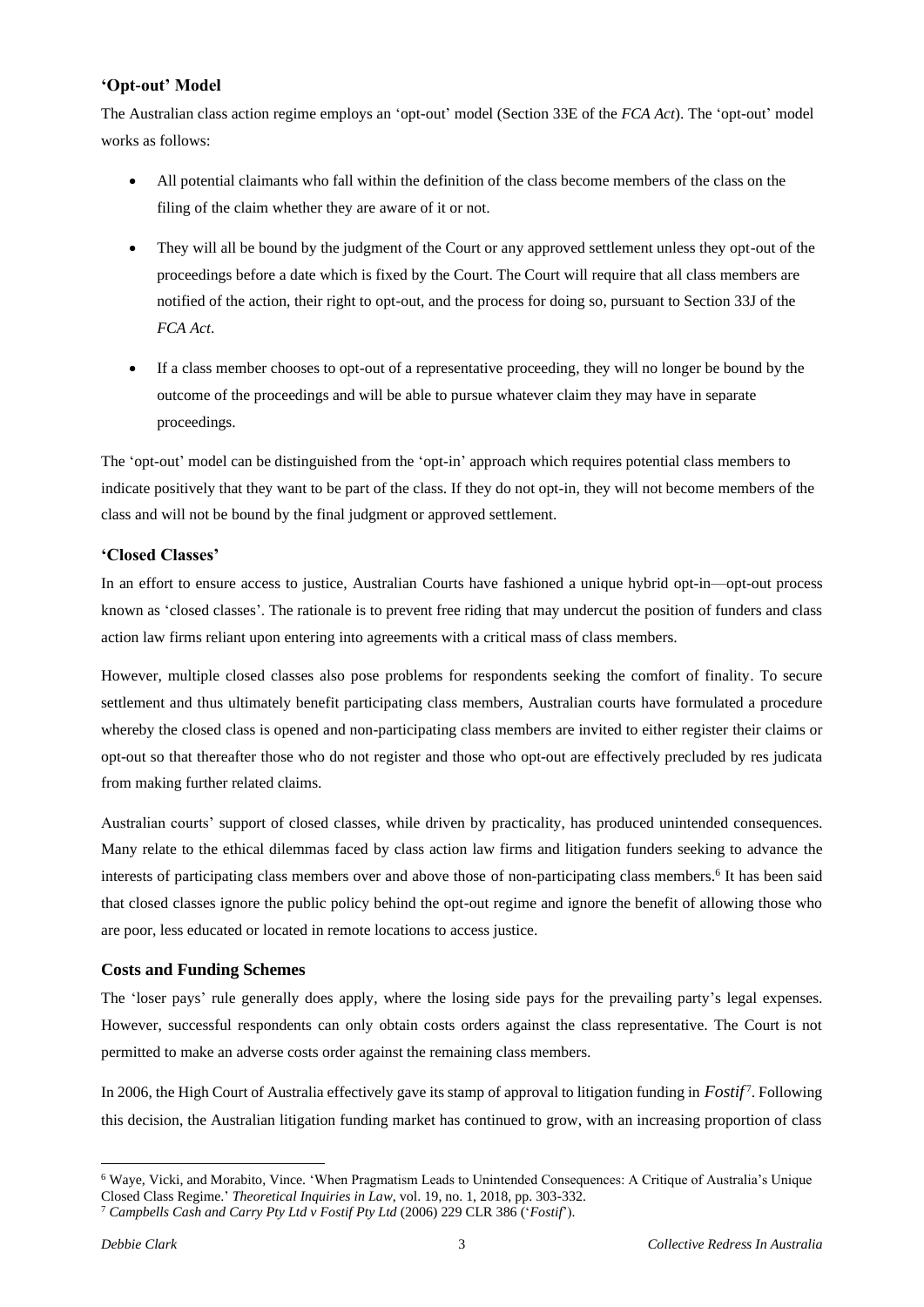actions backed by funders. Litigation funders often receive a percentage of the amount paid by the respondents to the class members if the class action is successful.

It is common for litigation funders to meet costs orders made against class representatives and to provide security for costs where sought by respondents. In other words, independently funded class actions enable class representatives to avoid exposure to costs orders.

Australian lawyers generally cannot have agreements with clients that provide for contingency fees. Although On 18 June 2020, Victoria became the first State jurisdiction in Australia to allow claimant lawyers to charge contingency fees. In most Australian States, lawyers can charge 'conditional fees' which involve acting on a 'no win, no fee', often with an uplift based on the amount of fees charged (rather than size of settlement or judgment).

No financial support is available from public sources for class or representative actions. However, some regulators can commence proceedings in their own names on behalf of affected private parties, such as the Australian Competition and Consumer Commission ('ACCC'). Few such actions have been commenced in Australia.

### **Damages**

Damages in Australia are calculated in accordance with the principles of causation, remoteness and contributory liability, with regard to specific statutory recovery regimes. While rare, exemplary damages can be awarded, but only when the respondent has shown a conscious and scornful disregard for the claimant's rights.

Complex questions of loss and causation frequently arise in many class actions. The market-based causation theory was accepted by Australian courts for the first time in the context of alleged shareholder losses in *Myer*<sup>8</sup> .

### **Can the Court stop a class action?**

The Court has the power to order that a proceeding no longer continue as a class action where it is satisfied that it is in the interests of justice to do so, for any one of the following reasons:

- the costs incurred if the proceedings were to continue as a group are likely to exceed the costs incurred if there were separate proceedings;
- the relief sought could be obtained by other proceedings;
- the proceedings will not provide an efficient and effective means of dealing with the claims; or
- it is otherwise inappropriate to bring the claims as a class action.

#### **Settlement**

Whilst most class actions settle through using alternative dispute resolution methods, in Australia a class action may not be settled or discontinued without the approval of the Court.<sup>9</sup> The criteria for approving settlements has been frequently discussed by the Court. It is now consolidated in the Federal Court Practice Note CM17.<sup>10</sup> The Court will consider whether the proposed settlement is a fair and reasonable compromise of the claims of the class members.

<sup>&</sup>lt;sup>8</sup> TPT Patrol Pty Ltd as trustee for Amies Superannuation Fund v Myer Holdings Limited [2019] FCA 1747 ('Myer'). <sup>9</sup> *Federal Court of Australia Act 1976* (Cth) s 33V. See also *Supreme Court Act 1986* (Vic) s 33V and *Civil Procedure Act 2005*  (NSW) s 173.

<sup>10</sup> Federal Court of Australia, Practice Note CM17, *Representative Proceedings Commenced under Part IVA of the Federal Court of Australia Act 1976*, 9 October 2013, paras. 11.1-11.2.